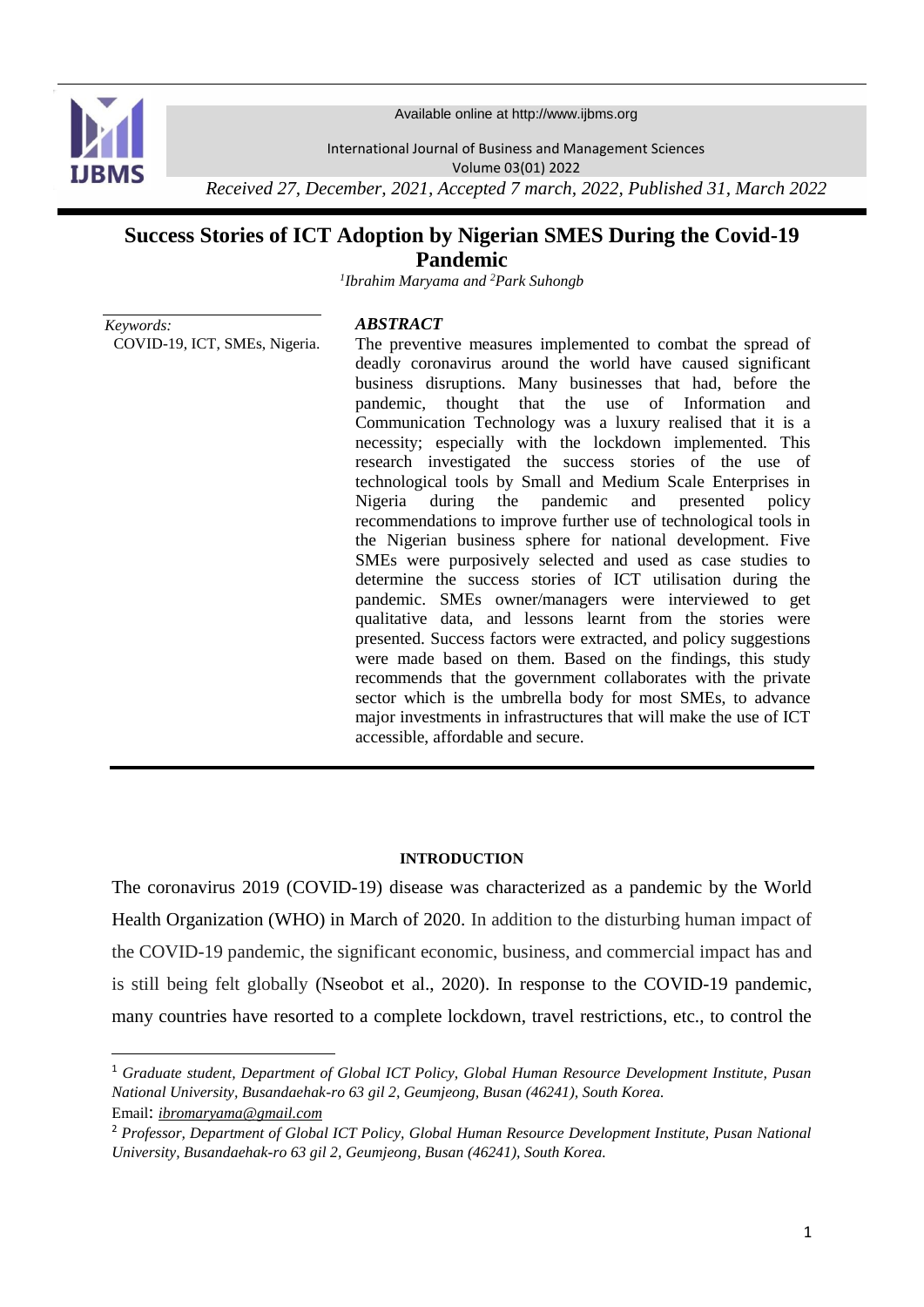virus spread. Control and preventive measures implemented have resulted in significant business disruptions worldwide, especially for those who must contact customers or fellow workers. The Nigerian government issued various directives and orders to help contain the spread of the virus as contained in the COVID-19 Regulation 2020 (Adekilekun et al., 2020). The regulation, among others, imposed significant restrictions on the movement of persons and goods nationwide, especially in 3 states of Lagos state, Ogun state, and the Federal Capital Territory (Chukwuorii & Iorfa, 2020). The lockdown directives, announced on 30<sup>th</sup> March 2020, led to the shutdown of many businesses, especially those that cannot be performed from homes, as only those businesses proffering essential services were exempted from the lockdown directive, leading to the nation's economy being adversely affected (R. Nseobot et al., 2020; Anthony, 2020). In fact, Hakeem, Grossman and Meredith (2021) attested to the fact that one in every ten businesses closed down during the lockdown.

Despite the negative impacts, the pandemic opened up innovative strategies and opportunities, especially regarding technology adoption. A characteristic of the pandemic has been the switch to digital connection for schooling, business meetings, health consultations, shopping, and cultural events, thereby accelerating the utilization of Information and Communication Technology (ICT) globally (Aladejebi, 2020). Digital technologies, such as mobile phones, online databases, connected devices and so on, are being harnessed to support the public-health response to COVID-19 (Budd et al., 2020). In Nigeria, government services were accessed electronically, thereby increasing the delivery of electronic governance (Njoku et al., 2020).

Entrepreneurship plays a remarkable role in the growth and development of any nation, as it can generate employment, innovation, increase production, and diversify the economic source of revenue, thereby fostering the development of a nation (Stoica et al., 2020). The significant contributions made by the Small and Medium Enterprise (SME) community worldwide to employment, innovation and entrepreneurship, as well as local, regional and national development, have well been established. In Nigeria, SMEs contribute 48% of the national GDP, account for 96% of businesses and 84% of employment (SMEDAN, 2017). As entrepreneurial entities, they are also subjected to lofty failure rates, which may be exacerbated, unfortunately, by the COVID-19 pandemic. Therefore; Chinedu, Dennis and Onuzulike (2020) advised businesses to automate their operational processes using ICT to survive during the pandemic.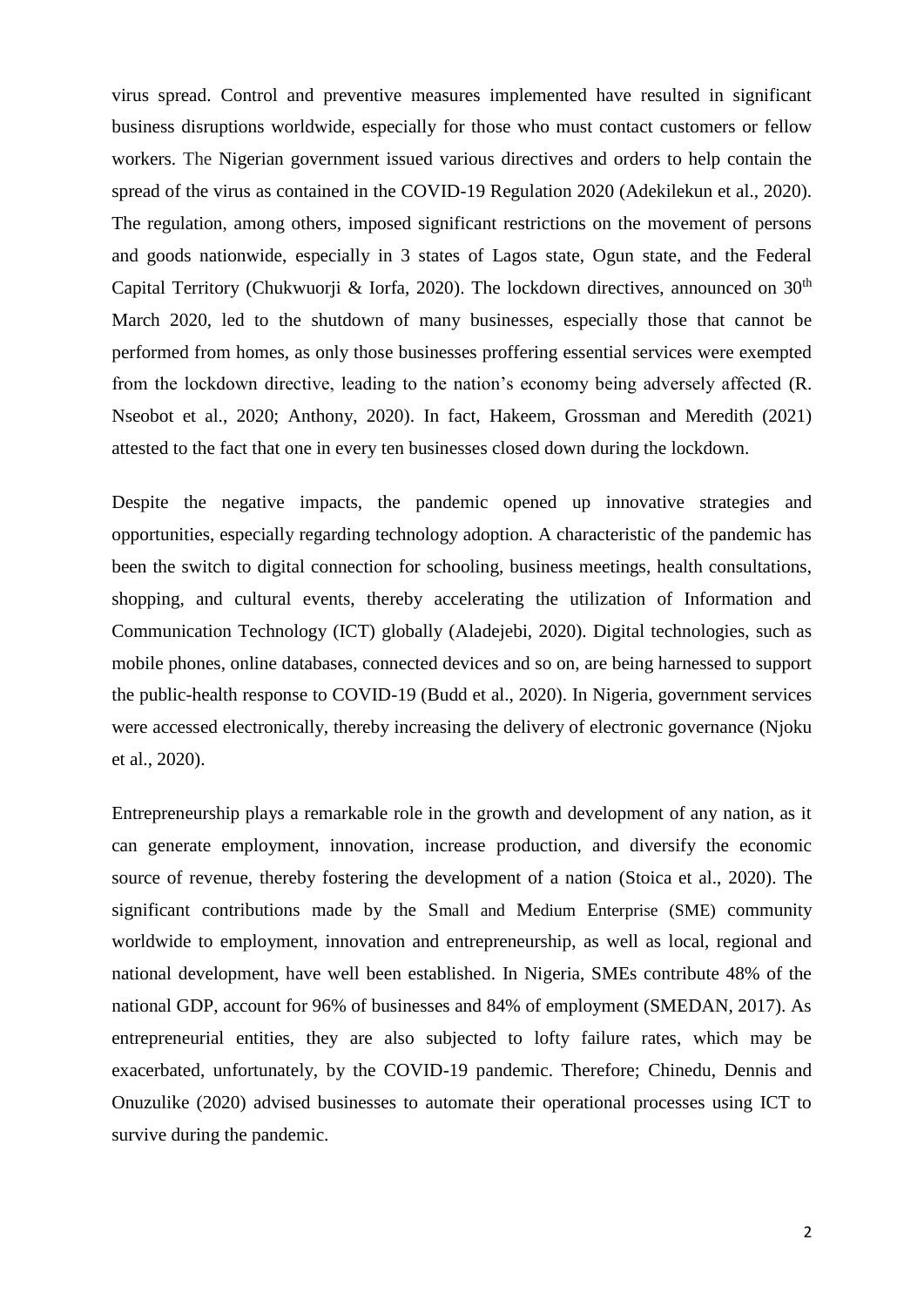ICT adoption in Nigeria is encouragingly widespread among companies of different sizes and various sectors of the economy (Apulu & Ige, 2011; Gbadegeshin et al., 2019). Various initiatives have been rolled out to achieve government objectives regarding the use of technology in the SME sector (SMEDAN, 2015). Investigating and sharing success stories can be an excellent tool for planning, growing support and change management as storytelling can create awareness, change perceptions and help in documenting impacts of the policies and progress of vision achievement (Lavinghouze et al., 2007). The importance of ICT during the pandemic was also assessed by Inegbedion (2021). Therefore, this study presented the success stories of ICT adoption by Nigerian SMEs during the pandemic by using five Nigerian SMEs as a case study.

Previous researches covered the use of ICT by SMEs in Nigeria and issues ranging from limiting factors to impact of use, however, this research presents success stories of ICT use by SMEs during the lockdown in Nigeria. This study aimed to document success stories of ICT adoption by SMEs in Nigeria; however, the location of the study was Abuja, the federal capital territory of Nigeria. The findings of this study exposed the efforts of Nigerian SMEs regarding the utilization of ICT and also, identified success factors that can aid SMEs to adopt ICT while surmounting limiting challenges in Nigeria. In addition, this study highlighted some necessary government intervention on ICT adoption in the SME sector which can lead to an improved enabling environment and the effective use of ICT for the sector and national development. The study will also add to the body of knowledge as COVID-19 pandemic prevention measures underscore the importance of ICT use for development and the need for businesses to create a competitive advantage with technological tools.

#### **LITERATURE REVIEW**

## *The Adoption of ICT by SMEs in Nigeria*

SMEs are recognized as the primary source and critical driver for economic growth in developed and developing countries and a great contributor in promoting private sector development and partnership (Apulu &Ige, 2011). This implies that SMEs are strategic and essential for Nigeria's economic growth acceleration. The definition of SMEs varies from country to country, but it is often based on employment, assets or both. For this study, SMEs represents micro, small and medium enterprises and are defined by the employment category in line with the Small and Medium Enterprises Development Agency of Nigeria (SMEDAN)'s definition.

**[Table 1]: SME employment category**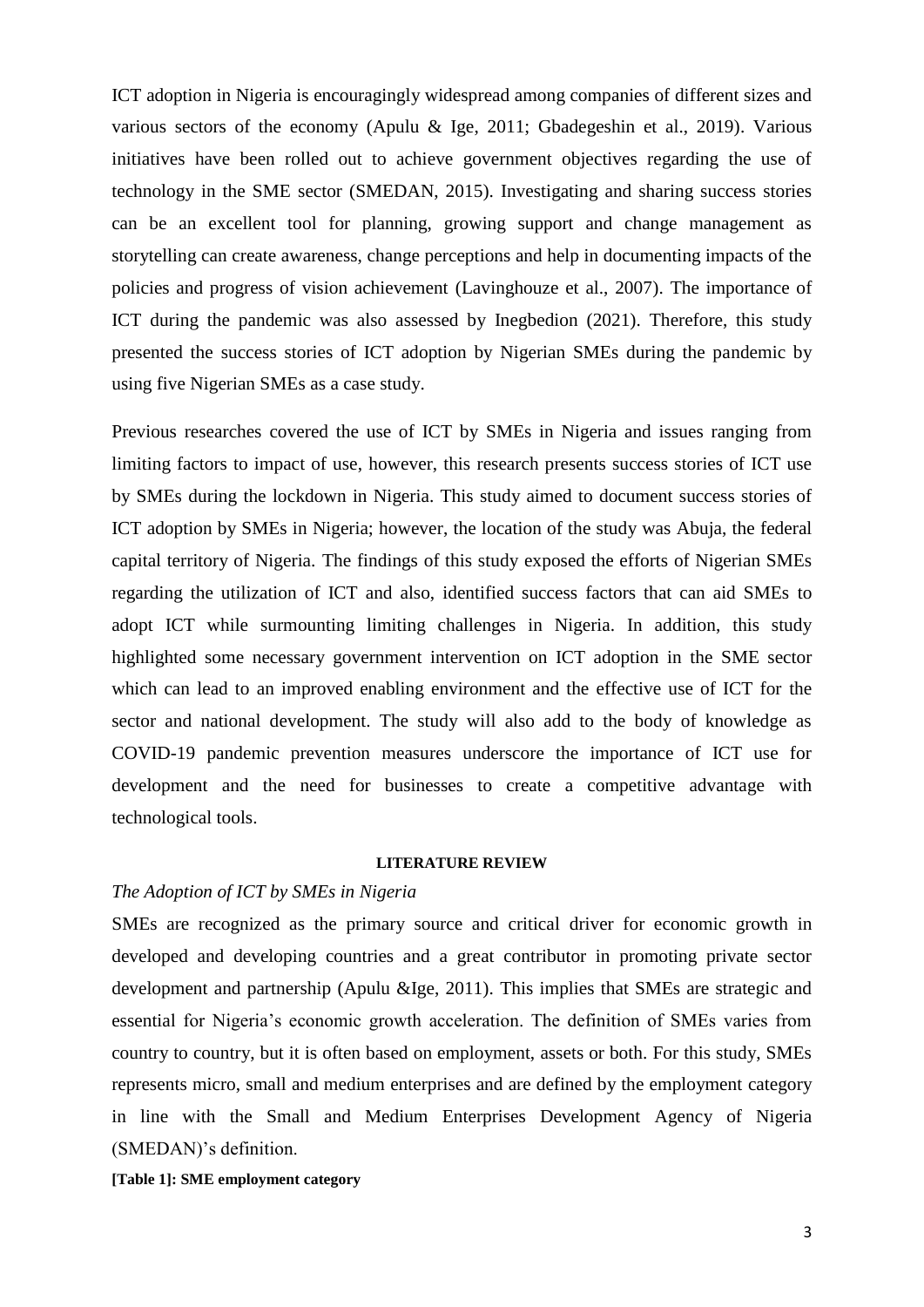| Size category     | Employment   |
|-------------------|--------------|
| Micro enterprise  | Less than 10 |
| Small enterprise  | 10-49        |
| Medium enterprise | 50-199       |

Considering the contribution of SMEs to the Nigerian economy, there have been many discussions on the importance of ICT adoption by the Nigerian SME sector. To begin with, Apulu & Latham (2010) highlighted that the use of ICT in SMEs could assist in promoting SMEs' competitiveness and business growth and influence the eradication of poverty and drastically reduce unemployment in Nigeria. Afolayan et al. (2015) described the use of ICT in supply chain management as quite helpful to organizations in achieving greater coordination, chiefly as SMEs play various roles in the supply chain. Kuyoro et al.(2013) stated that ICT used suitably would benefit SMEs in cost reduction and core business process improvement. ICT improves access to valuable information since it can remove distance and time constraints, thereby enabling the diffusion of valuable organizational data crucial in decision making and control at all management levels (Apulu et al., 2013; Apulu & Latham, 2010). ICT solutions enhance customer-centricity in the business environment, thereby boosting customer satisfaction and adding value to businesses.

SMEs can benefit from ICT either by being producers of ICT or users. The decision on the type of ICT to adopt is dependent on factors like perceived benefits, ICT capacity possessed, access to ICT resources and financial power (Irefin et al., 2012). In their research on drivers for ICT adoption, Apulu and Latham(2011) reported competitive advantage, global reach, efficiency/speed, current trends, communication, information storage, automation of records, customer satisfaction, cost reduction, nature of business and advertisement as reasons and drivers for the adoption of ICT by Nigerian SMEs. In understanding the reasons why organizations tend to use ICT, Oyediran and Omoshule (2016) revealed that the nature and type of business; availability of adequate ICT staff, available ICT infrastructure, customers' demand for ICT-enabled service delivery, business process efficiency and increased productivity also significantly affect and stimulates a company's decision to adopt and use ICT. Nigerian SMEs usually adopt basic communication tools like a mobile phone first to communicate and reduce personal visiting (Irefin et al., 2012). Other essential tools adopted includes a personal computer for basic word processing, accounting, and other business practices, printers, and more (Kuyoro et al., 2013). With connectivity and other resources made available by the Internet, SMEs can use more advanced communications tools such as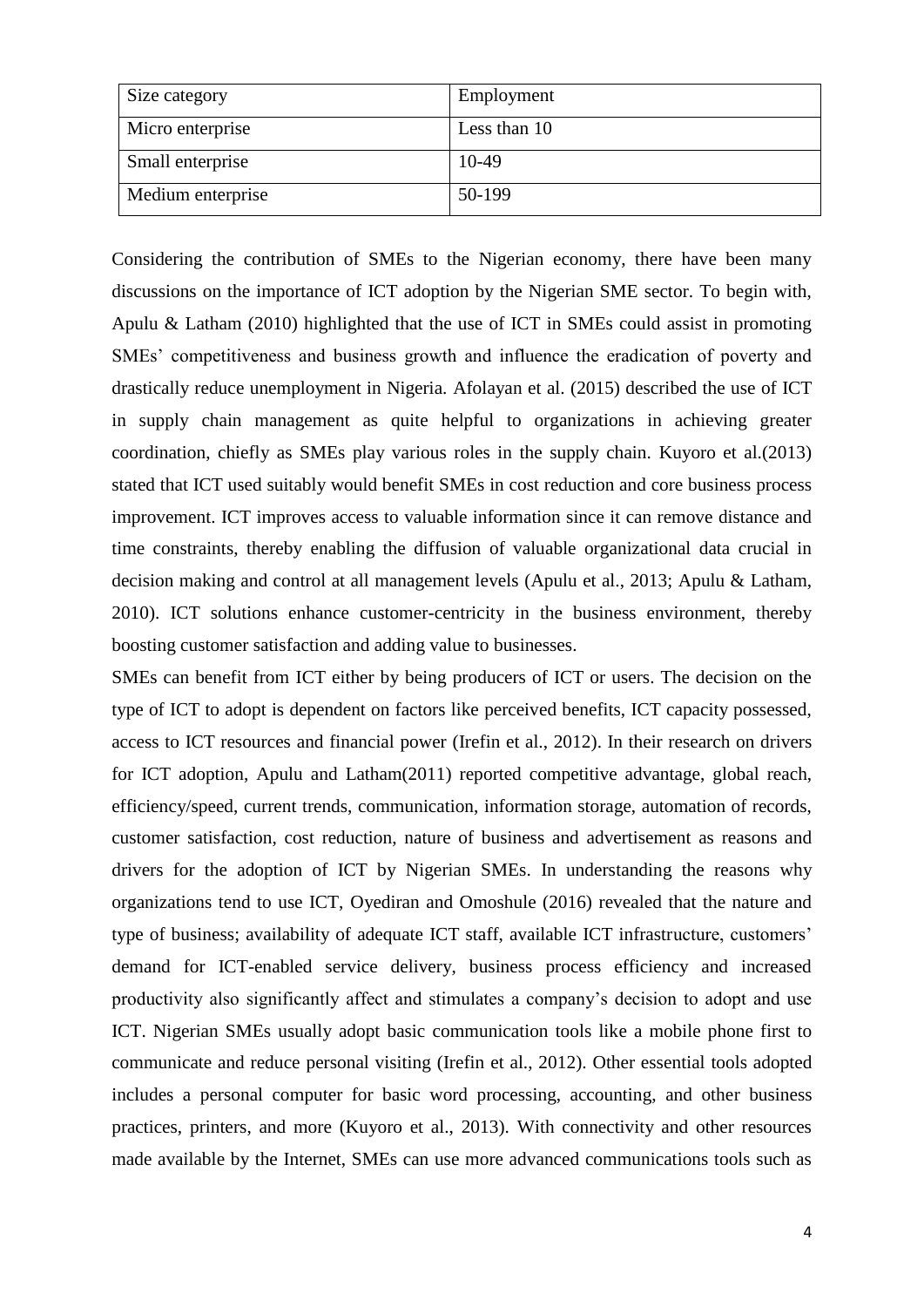email, file sharing, websites, social media networks, voice and video conferencing, and ecommerce and some enterprise solutions (Apulu &Ige, 2011).

The use of ICT tools like computers embedded with different managerial tools and techniques avail SMEs and their staff with critical professional skills and administrative benefits that will ostensibly improve business (Nyakuma et al., 2016). Ameji, Taiga and Amade (2020) suggested that SMEs could enhance their performance by participating in online-based platforms to advertise and sell their products during the pandemic. Considering the transformative roles ICT plays in expanding the scale of operation and enhancing the income of businesses, it has become a significant contributor to the successful life of any business (big or small). The adoption of ICT tools can increase firms' ability to do more, perform more, bring in innovations and open vistas to a more efficient way of doing business. The ever-changing nature of the business environment in today's modern society has expedited the adoption of ICT, and possession of ICT capability is now essential to participate and engage in this modern society (Otache, 2020). The benefits of ICT span across different sectors of a nation's economy and all other fields of human activities (Oyediran & Omoshule, 2016). It can be concluded that vast possibilities for development exist for SMEs with the adoption and utilization of ICT.

## *Government Policy Issue on ICT Adoption by Nigerian SMEs*

The benefits of ICT in terms of innovation, productivity, internationalization and growth have been well recorded in SMEs. However, the decisions and processes concerning ICT adoption are not simple and depend on a great variety of factors related to firms' resources, strategic orientation, organization, business environment, and government policies (Giotopoulos et al., 2017). Radda, Akanno, Abba, Isa and Mangal (2016) strongly agree that government policies (if not well furnished or implemented) can jeopardize the performance and progress of most SMEs in Nigeria. Irefin et al. (2012) also believed that ICT adoption and utilisation is predicated upon the availability of physical infrastructure, enabling legal and regulatory frameworks, adequate research and development, and sustainable policies. The preceding clearly showed the critical role of government in promoting ICT adoption by Nigerian SMEs, as most requirements can be provided and put in place by good governance, support and leadership of the government.

Even though entrepreneurs are high achievers, government policies affect them directly or indirectly (Akinyemi & Adejumo, 2018). This dependant relationship has necessitated the need for policies that promote entrepreneurial activities and growth. SMEDAN was established by the SMEDAN Act of 2003 to promote the development of the Micro Small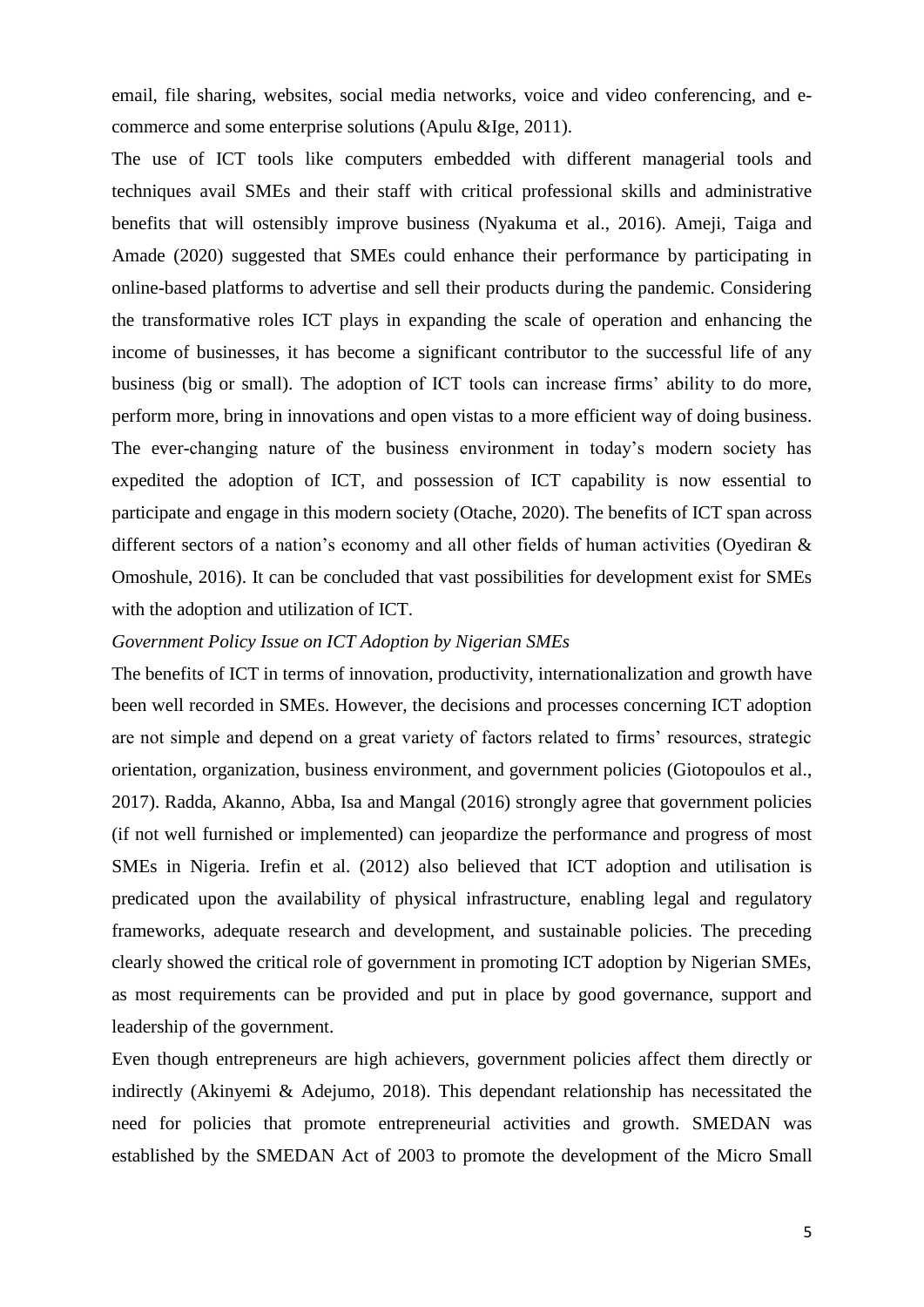and Medium Enterprises (MSME, hereafter referred to as SMEs) sector of the Nigeria Economy (SMEDAN, 2015) formulated the National Policy on SMEs, to foster the growth and development of the industry. The policy recognizes the use of ICT in improving efficiency, effectiveness and service delivery to SMEs. For instance, to enable a regulatory environment that supports SMEs, SMEDAN established a one-stop business registration point accessible in SME clusters, Federal institutions and some select post offices. This initiative is similar to the South Korean "Start Biz Online", an online system managed by the Small & Medium Business Administration to simplify business incorporation processes and facilitate an easy, efficient and cost-effective start-up environment (Agusto  $\&$  Co., 2015). The government aims to take advantage of digital technologies' many opportunities and create value and prosperity for all Nigerians (FMCDE, 2020). The National ICT policy, Nigeria ICT innovation and entrepreneurship policy, and National Policy on MSMEs are other significant policies bordering on ICT use by SMEs in Nigeria.

Despite the laudable goals, there exist inherent challenges with the use of ICTs in SMEs. In developing countries like Nigeria, Gbandi & Amissah (2014) state that SMEs have lower ICT adoption rates and different challenges compared to their counterparts in developing countries considering the setting where informality is high. Though some businesses have been interested in new business strategies such as the use of ICTs, e-commerce, and improved delivery logistics, their use of such strategies has been limited thus far, suggesting that they have faced barriers to take-up. This shows that there is significantly low technological enhancement by SMEs. Leaders of SMEs are not fully taking advantage of the potential benefit of deploying ICT in their businesses partly because of limited resources, technology and capabilities of these SMEs, as well as, other limiting factors as outlined by previous research on the issues of ICT adoption by Nigerian SMEs. Therefore, to eliminate any gap between the ICT adoption needs of SMEs and the support government is providing, government leaders must understand precisely what support SMEs need to implement ICT successfully (Agwu & Murray, 2015). Therefore, even though SMEs in developing countries like Nigeria have learnt to innovate they face a lot of obstacles, the government can help SMEs connect and collaborate with independent inventors to jumpstart innovation practices. Even though more work is needed to understand how policy approaches could improve access to and take-up of these technologies, this research is an effort to share success stories on the use of ICTs by SMEs, especially during the COVID-19 pandemic.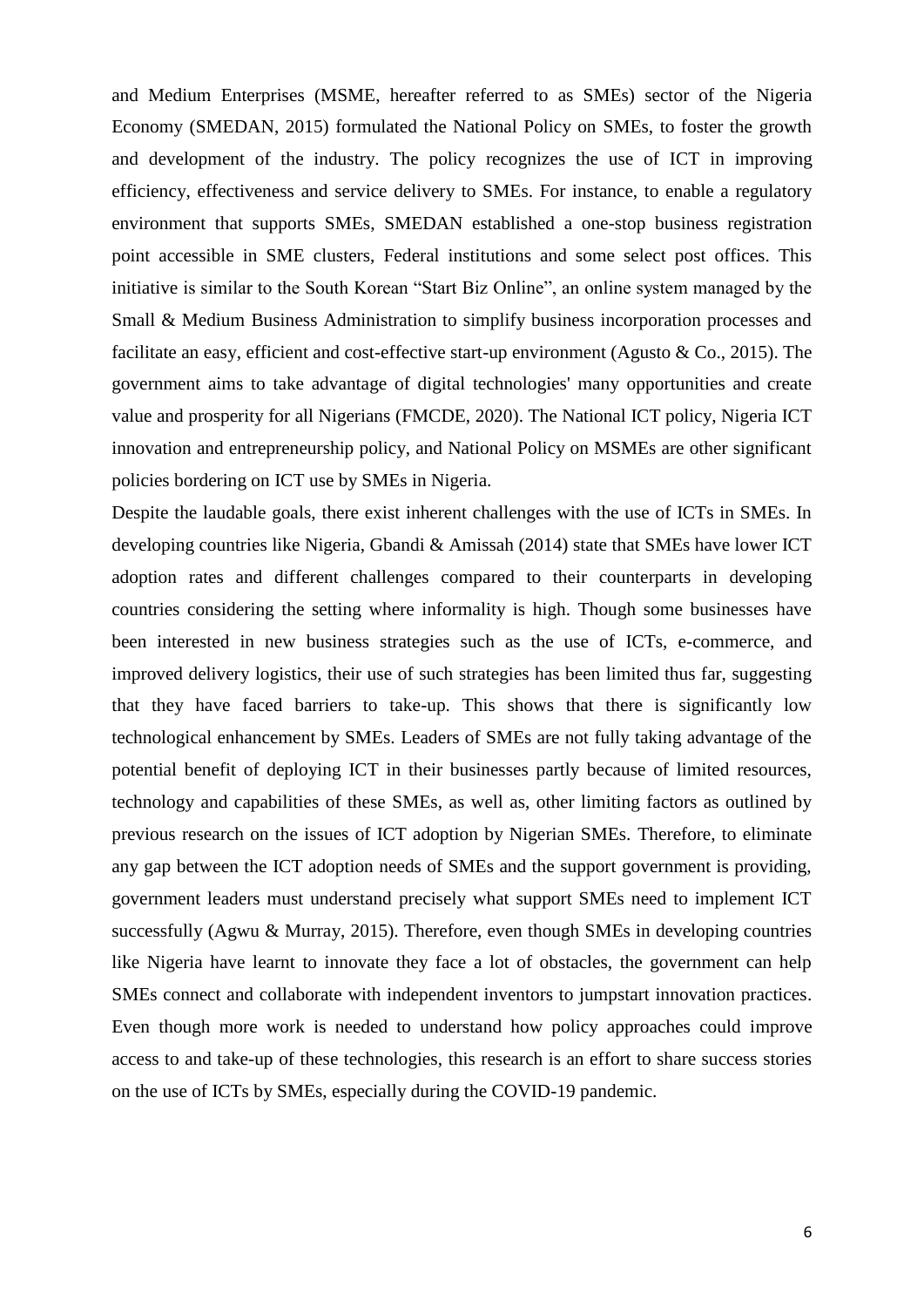## **RESEARCH METHODOLOGY**

This study deploys a qualitative research method that involved collecting and analysing qualitative data from purposively selected businesses owners. This study adopts the qualitative method because it gives a better understanding of the problem and can further strengthen the findings of the study given the exploratory nature of the research. Purposive sampling is typically used in a study to identify and select the information-rich cases for the most proper utilisation of available resources (Etikan, 2016). Morse (2000: 4) posits that the more useable data are collected from the play, the fewer participants are needed. As such, the sample size for this study comprised five SMEs in Abuja. The SMEDAN officials provided access to members who fulfil the selection criteria since they had contact with them despite the disruptions. For this research, SMEs were included in the sample according to the following criteria:

- Businesses must conform to Nigeria's definition of SMEs
- Must be located in Abuja

Table 2

- Must be utilizing ICT in business.
- Participant must be executive-level SME leader

The table below describes the participants for the interview:

| <b>Interview Participants</b> |               |            |  |  |  |  |
|-------------------------------|---------------|------------|--|--|--|--|
| <b>SME</b> category           | Position      | <b>Sex</b> |  |  |  |  |
| Micro                         | Owner         | Female     |  |  |  |  |
| Small                         | Owner/manager | Male       |  |  |  |  |
| Medium                        | Manager       | Male       |  |  |  |  |
| Micro                         | Owner/manager | Female     |  |  |  |  |
| Small                         | Owner         | Male       |  |  |  |  |
|                               |               |            |  |  |  |  |

For this study, an in-depth interview was used to elicit information from the respondents. Indepth interviews allow the respondents to dispense information. The primary tool used for data collection in this case study was a semi-structured interview conducted with ownermanagers. The objective behind data collection is to capture quality evidence that allows analysis to lead to the formulation of convincing and credible answers to the questions that were posed (Saunders & Bezzina, 2015). For anonymity, the names of the cases have been cloaked as CS1, CS2, CS3, CS4 and CS5. The Semi-structured interviews were conducted online, with the owner-manager of the SMEs. Questions for the discussion were designed and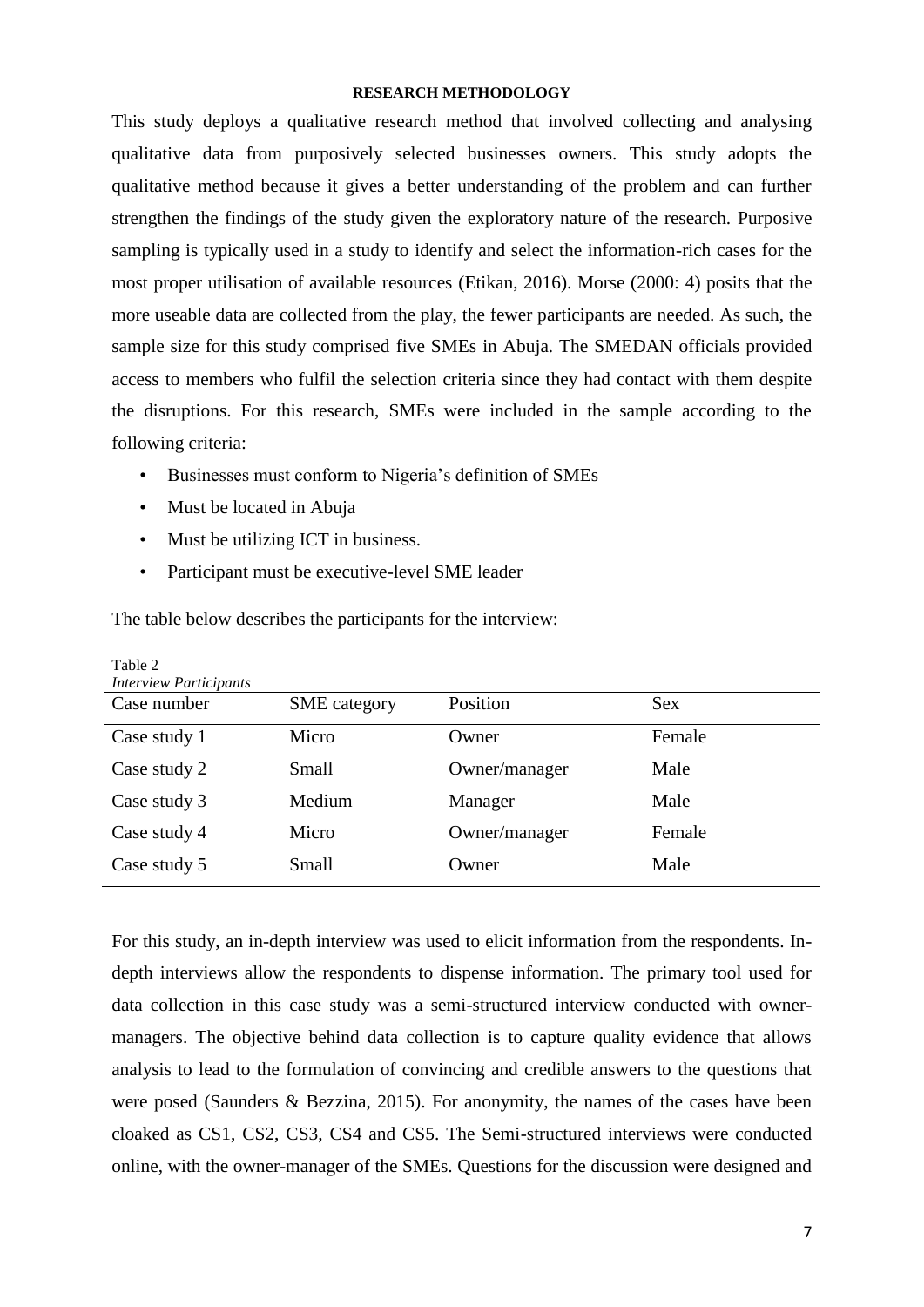peer-reviewed for appropriateness. Questions related to the company's business aspects, use of ICT, company ICT policy, success factors for ICT adoption, challenges faced during the process of ICT adoption, benefits of ICT use during the pandemic and future ICT utilization plan were asked at some point in the interviews. A copy of the success story was given to the respective participants to go through for correct interpretation and accurate reflection. The data were analysed using narratives to present the success stories of SMEs adopting ICT and the impact during the COVID-19 pandemic. Success factors were extracted and used to shape recommendations that could be useful in promoting the utilisation of ICT tools by SMEs.

#### **ANALYSIS**

This section narrates the success stories of the experiences of the selected SMEs concerning their adoption and utilisation of ICT in their companies.

## *Case Study I (CS1)*

CS1 is an interior design and furniture manufacturing company based in Abuja. With a staff strength of eight (8), it is classified as a micro business. Having been operating for fifteen (15) years, it prides itself as a company with great adaptability and resilience skills, especially in a business environment like Nigeria. The owner noted that even though the SME prepandemic used some ICT tools, the advent of COVID-19 and associated disruptions has pushed them to rethink their strategy on the inclusion and use of ICT. While relating many incidences where potential customers would request the company's social media handles, she noted that she was reluctant in adopting the ICT due to factors like skills and cost. Before the pandemic, CS1 uses some basic and advanced ICTs such as mobile technology and the Internet, but it became evident from the trend and clients' request that the adopted ICTs were not enough to stay afloat with the NPIs implemented in the territory.

The decision to adopt social media (ICT tool) during the COVID-19 was driven by customer satisfaction, information availability, communication and current trends. The strategy of adopting social media ICT involved acquiring relevant ICT knowledge and skills, creating and maintaining the platform, creating content to engage customers, and making necessary information readily available. Since using social media, CS1 confessed that he has seen a high customer satisfaction rate, efficient feedback, and more referrals based on content on platforms and many more benefits. For this owner, ICT has been a beam of hope for the business, mainly as the lockdown directives have kept the doors of her company closed. However, CS1 lamented the challenges experienced. She states that *"the cost of acquiring training on ICT, the cost of setting up a business social media platform and credibility/trust*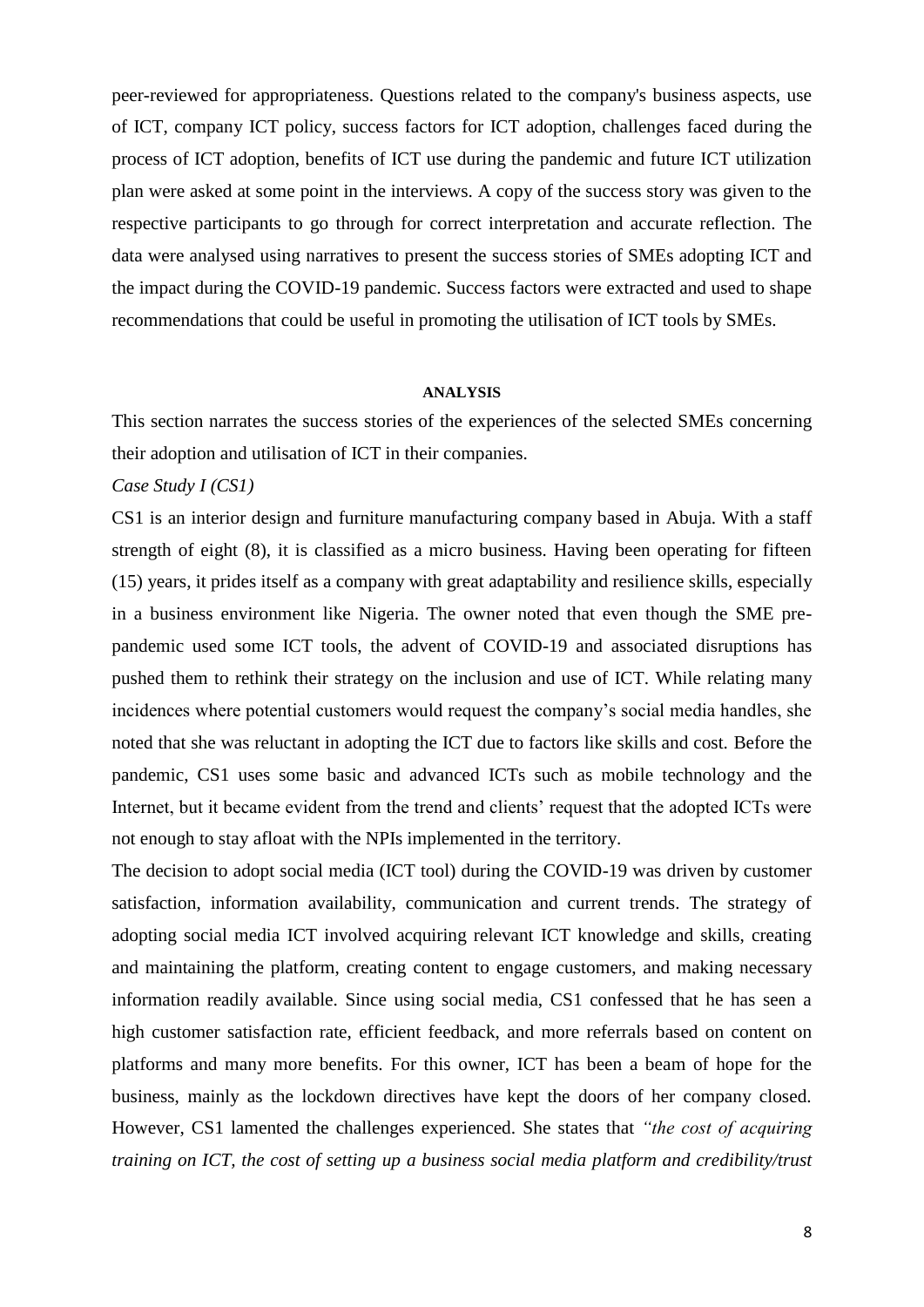*issues associated with social media. To manage the training challenge, the company's values on professional development gave a solid motivation to dot out the funds for training. The desire to adapt to current trends and add business value made it possible to overcome the cost of ICT."*

For CS1, achieving a long-time dream of incorporating virtual showrooms into the business module can be made possible by emerging ICTs like virtual reality.

#### *Case Study II (CS2)*

CS2 is a software company, established in 2011. The company provides enterprise software solutions to private and public organizations in Nigeria. As an ICT business with a staff strength ranging from 25 to 40 (in-house and outsourced employees), the utilisation of ICT is expected at a very high level. Thus, despite using ICT extensively, the COVID-19 pandemic pushed the company to review its' ICT strategy incorporated into the company business profile and policy.

Accordingly, one of the elements of ICT utilisation during the pandemic was remote working or telecommuting. CS2 attested to the fact that the company has been using telecommuting even before the pandemic, mainly for the staff working remotely. With the NPIs being actuated, all teams were mandated to employ remote working in compliance with the company culture of delivering fast and well. Reviewing this strategy to include all staff required the manager to innovate, particularly with the various challenges it brought. One of the main challenges was the capacity of staff to use the new platforms in doing their work; hence, staff training was carried out to update their ICT skills. Another challenge faced was staff productivity; the manager categorically stated thus; "*I discovered that many staff members were not as productive as assumed and attributed it to inadequate monitoring. With ICT, the company was able to monitor employees' productivity by assigning tasks and period of completion, increasing the productivity of the workers, thereby adding value to the business."*

Despite all these innovative solutions, the company that valued staff welfare was faced with some welfare-related issues like health and cost of ICT resources and power supply that staffs have to shoulder. Alternative power sources were provided for staff, and sensitisation was carried out to create a working-from-home balanced culture.

From a reduction in the cost of running the company before the stay-at-home directives, improved ICT capacity for staff to add value to customers, the company has benefited from their adoption of telecommuting (ICT) for staff operations. The respondent attributed the success to the company vision, staff welfare, and capacity development strategy. He, further,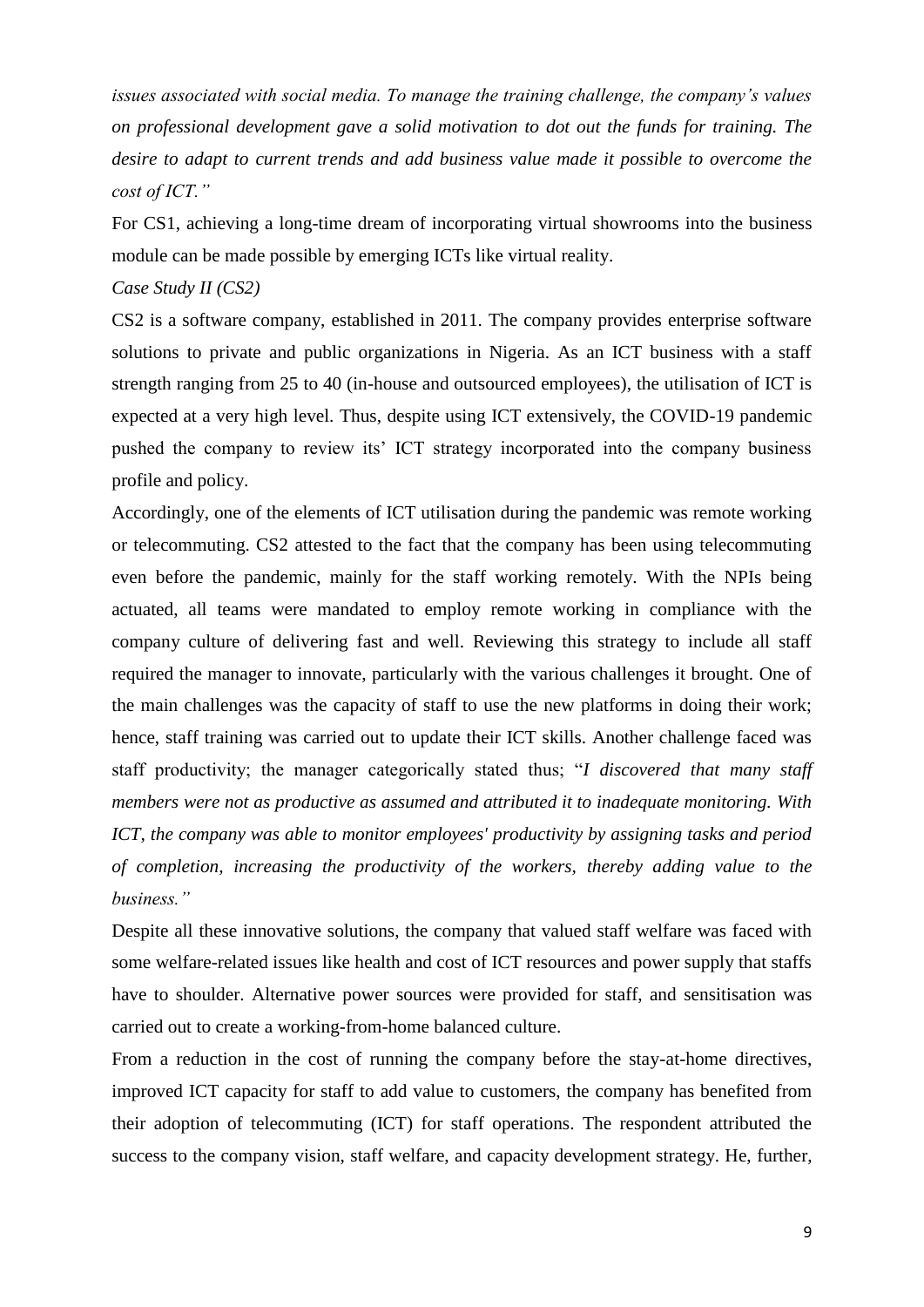expressed the desire to incorporate machine learning and blockchain technology into their working platform. In conclusion, the manager noted that businesses should adopt teleworking even after the pandemic to reduce cost, improve productivity and add value to the company as a whole.

## *Case Study III (CS3)*

CS3 is an indigenous company incorporated in 2016 as a firm offering professional engineering and allied services in the construction industry of Nigeria. To achieve excellence in carrying out projects and services, the company's policy stands on its unflinching commitment coupled with skilled human and technological resources. As a medium enterprise with more than 57 staff, the company uses various ICT tools as ICT offers many benefits; such as efficiency, communication, automation, modelling, virtual prototyping, and so on, to the company's core business process. ICT used includes computer hardware, design and engineering software, social media platforms, mobile and web technological resources. In the manager's words, "*ICT helps save cost, time and make design easier and robust with precision. It also makes work more flexible and communicates ideas with other designers and clients and allows for free choice."*

With an ICT strategy of digitisation and full automation by 2022, the company strives to use ICT to increase efficiency, productivity and further reduce cost. In pursuit of this ICT vision, the company has embarked on training some of the staff on ICT and encouraging digital skills acquisition by all members. The firm intends to carry out its activities using technology with an eye on increased efficiency, saving cost by eliminating paperwork and getting full automation by 2022. The company has embarked on training some of the staff on ICT to achieve the set goals.

As with every venture, the adoption of ICT bears some challenges, and for CS3, the challenges were the cost of ICT tools, shortage of power supply, fake and sub-standard ICT products, training cost and cyber-security threats. The company espoused strategic solutions to conquer and survive through the difficulties; namely, getting ICT tools from an accredited source, targeting clearance sales, use of alternative power source, training and retraining of staff on ICT skills, sensitisation of staff on cybercrime and security and established guidelines to prevent cyber-attacks.

Although the incidence of COVID-19 has limited human contact, the use of ICT tools has enabled the company to continue its operations as staff were able to work from home. The company diverted the operational budget for staff training and welfare, which boosted productivity. Using communications tools, sharing ideas and feedback was strengthened,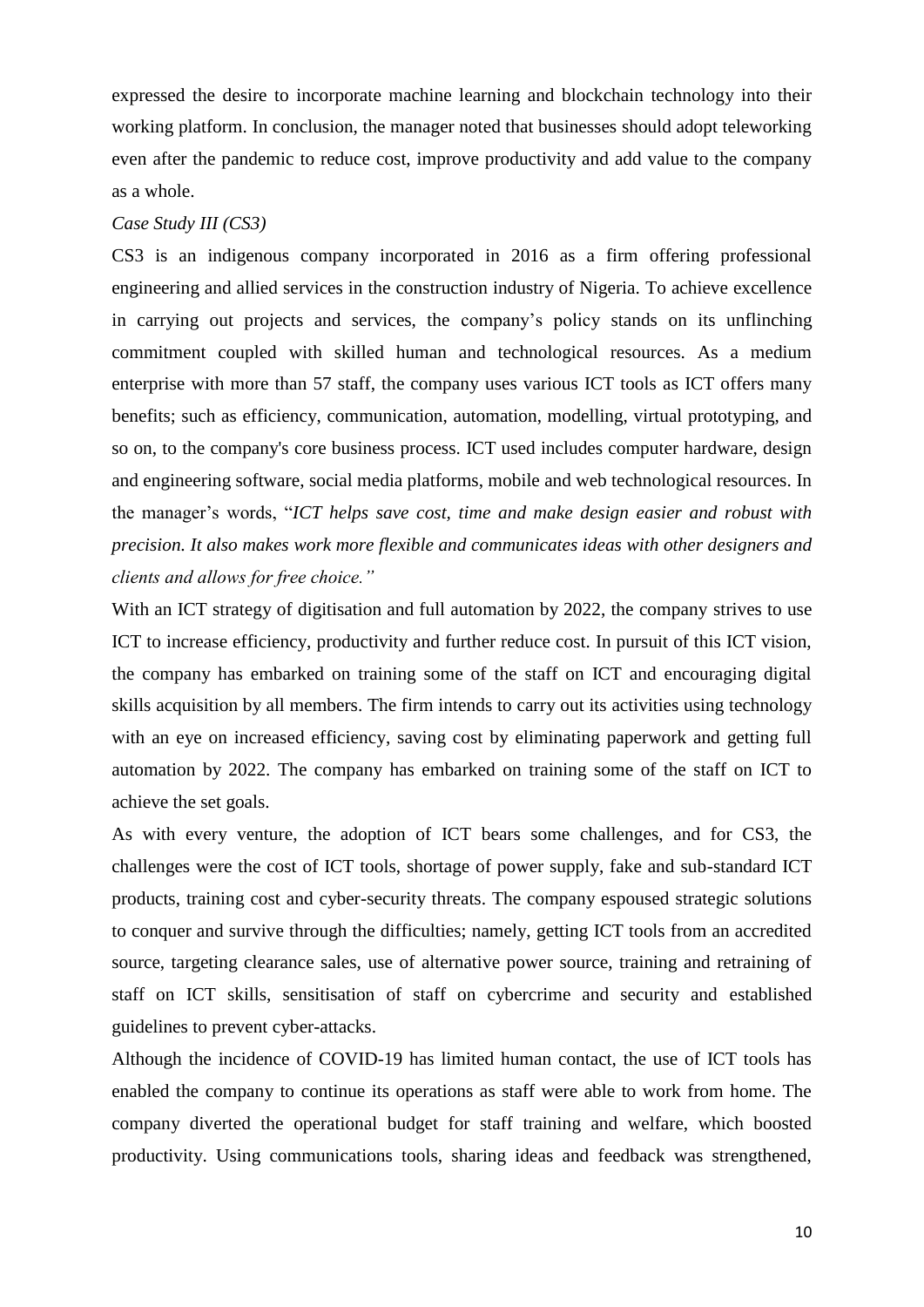thereby adding value to the business and increasing customer-centric satisfaction. The manager expressed that the business disruptions caused by the pandemic have pushed the company to improve and consolidate the utilisation of ICT into their business process.

## *Case Study IV (CS4)*

CS4 is a micro-enterprise offering food (confectionery and catering) and event management services. It was established in 2013 as a family catering service, comprising five (5) staff. As a food service company, it was able to continue some services despite the lockdown since food is an essential service. However; with customers staying at home and other measures taken to prevent the spread of the COVID-19 disease; the business suffered as well. Some of the challenges encountered include; how to communicate and manage customers' required service or orders, as well as how to deliver food orders to customers? The questions mentioned earlier and more propelled the owner to employ ICT tools.

Mobile and social media were employed by this business to achieve business goals and satisfy hungry customers. Customers were able to check the menu on social media and place their orders. As a family business, the enterprise was doing business from home; therefore, there was a need to deliver orders accordingly and on time since products were perishable. To solve logistics, the manager used social media platforms and collaborated with other logistics SMEs. With mobile money transfer services, payment for goods and services was not a problem for both company and customers.

The pandemic drove the enterprise to adopt and deploy ICT; which opened doors of collaboration and new business opportunities. It further made the company realise the vast benefits of ICT tools, as well as, the outcomes on business development. Challenges like poor knowledge on using ICT, power supply, cost of purchasing ICT services and poor quality of ICT services inhibited the company's adoption of ICT. Accordingly, the owner stated that "we *could achieve wider coverage and success if we had high-level knowledge of using social media for business. From the adverts, customer supports, loyalty/referral programs to communication and services, ICT can make us grow and give us global reach*. A*s an entrepreneur, you always have to find a way to survive and add value to your business. However, we are limited in our capabilities, especially where the enabling environment is not favourable."*

For this micro-enterprise, the adoption of ICT presented business opportunities and avenues for customer relationship, satisfaction and collaboration with other businesses, relevant in a changing environment, and improved productivity and capacity. As a strategy, the company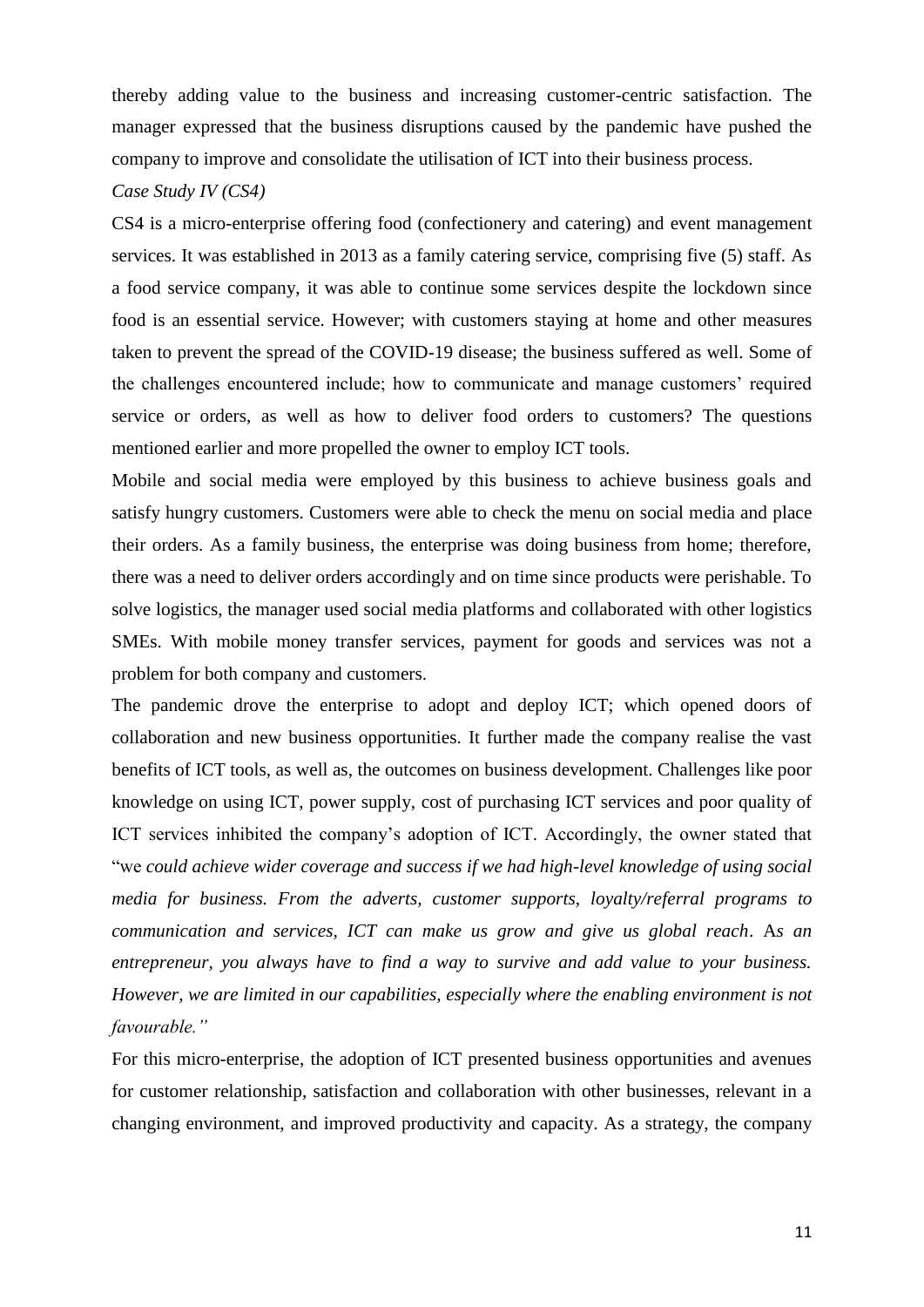intends to acquire relevant ICT skills and tools to drive productivity, communication, efficiency, and add business value.

## *Case Study V (CS5)*

CS5 is a retail e-commerce business with fifteen (15) full-time employees, offering products in more than 18 different categories nationwide. As a small enterprise, established in 2015, the vision to use ICT started from inception. With knowledge of the futuristic world of technology, the owner saw that brick and mortar stores would be ageing out, and businesses would be pushed to adopt ICT to scale up or grow the business to attract more clientele and reduce cost. The retail company has a website that incorporates communications systems, enterprise management applications, payment systems, AI chatbox and other ICTs used for ecommerce. As an online retail shop, most of their business processes were not affected; since customers could shop directly, pay online and get their orders delivered. Thus, rather than encountering challenges during the pandemic, his was a boost, especially in the customer relationship management strategy. Social media was adopted and deployed to improve communications with customers and advertising for new customers. Accordingly, the proprietor states that "*being online provided us with many benefits during this pandemic as we have improved on our communications and service delivery, we have made more sales, and our customers have also increased. Furthermore, with the restrictions making people shop online, we have been able to build brand trust and improve our business generally."*

The company implemented measures such as staff training, awareness campaign, ensuring transparency, changing service providers and having alternative power sources. These measures were in response to the challenges faced, including low ICT professionals, lack of trust by customers on payment platforms, high cost of internet access, poor service quality, and power supply shortage, the response includes. The owner highlighted that the importance of having skilled professionals in ICT. Thus, he urged businesses to adopt and use ICT. It offers many benefits to business, ranging from cost reduction, wider audience, and communications to improved productivity.

The pandemic and disruptions caused have widened the vision of leveraging ICT for commerce for the company; it hopes to procure and utilise drones and other innovative logistics and payment options to serve customers better. The table below presents the lessons learnt by the researcher from the success stories of ICT use during the pandemic by Nigerian SMEs.

As stated by Afolayan et al. (2015) and Apulu et al. (2011), internal factors like staff training, available ICT infrastructure, innovation, and so on can be resolved within the organization or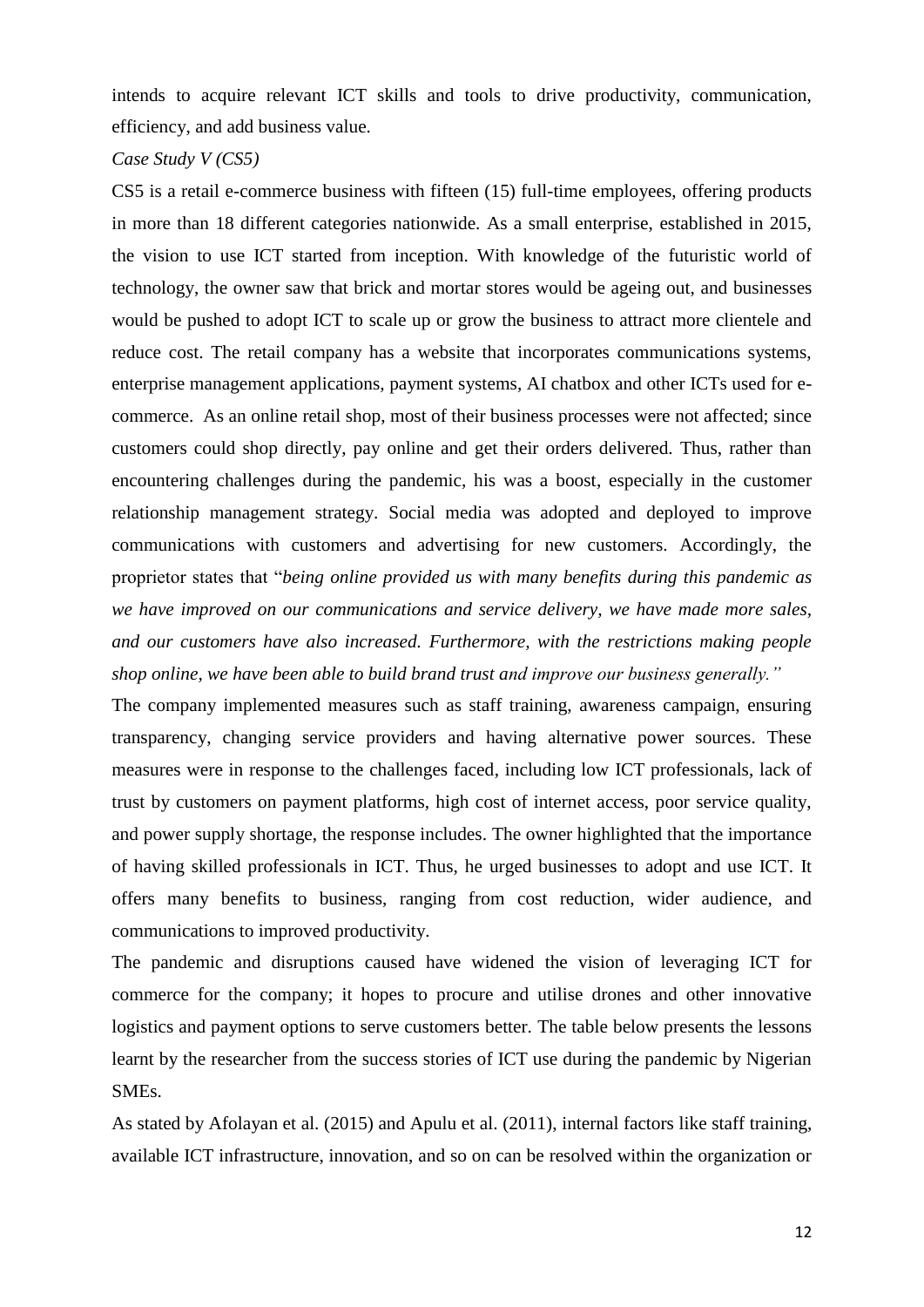enterprise. The above success stories further validate and exemplify the ability of SMEs to overcome most challenges limiting their ICT adoption. The following table shows the lessons extracted from the success stories:

Table 3

*Lessons Learnt from Success Stories*

| Case            |    | Lessons learnt                                              | <b>Success</b>   |
|-----------------|----|-------------------------------------------------------------|------------------|
|                 |    |                                                             | Factor           |
| CS <sub>1</sub> |    | 1. Businesses must be ready to adapt, principally, to       | Adaptability and |
|                 |    | remain relevant and achieve business goals as               | <b>Skills</b>    |
|                 |    | technological advancements are changing the business        | acquisition      |
|                 |    | environment.                                                |                  |
|                 |    | 2. ICT skills acquisition is now becoming a necessity;      |                  |
|                 |    | therefore, businesses should make a strategy to             |                  |
|                 |    | possess some level of digital skills and build their        |                  |
|                 |    | capacity.                                                   |                  |
| CS <sub>2</sub> |    | 1. The training and retraining of staff members are         | Capacity         |
|                 |    | crucial in the successful adoption of ICT.                  | building (human  |
|                 |    | 2. Adding business value with the utilization of ICT        | and              |
|                 |    | requires innovation and valuable decision-making,           | infrastructure), |
|                 |    | especially regarding the type and way to use the            | innovative       |
|                 |    | adopted ICT tool                                            | decision making  |
|                 |    | 3. As ICTs are advancing rapidly, SMEs must be              | and creativity   |
|                 |    | determined to take the opportunity presented by the         |                  |
|                 |    | ICTs and actively make efforts to solve associated          |                  |
|                 |    | challenges                                                  |                  |
| CS <sub>3</sub> |    | 1. ICT impacts all facets of the economy,<br>and            | Capacity         |
|                 |    | appropriate use brings about many benefits to the building, |                  |
|                 |    | business adopting it, particularly when faced with          | commitment to    |
|                 |    | disruptions accompanying events like the COVID19            | ICT adoption     |
|                 |    | pandemic.                                                   | and resilience.  |
|                 |    | 2. Human capacity building is fundamental for the           |                  |
|                 |    | beneficial utilization of ICT and in solving some           |                  |
|                 |    | challenges with technology adoption.                        |                  |
|                 | 3. | The COVID19 pandemic has pushed businesses to use           |                  |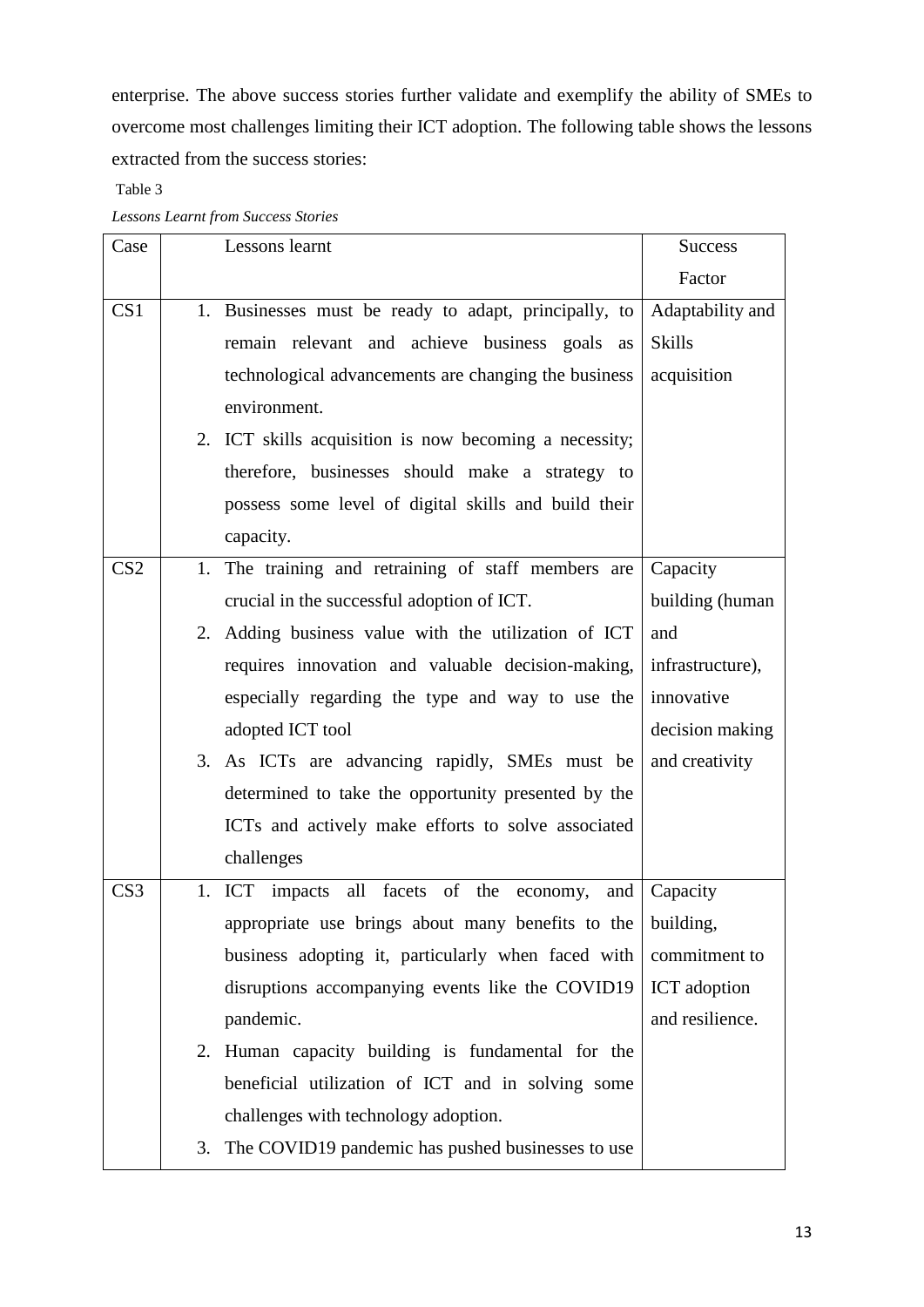|                 | ICT tools and has helped achieve visions of leveraging<br>technology for business advantage by SMEs.<br>4. Most challenges faced in deploying ICTs are<br>surmountable by the businesses, having a strong<br>and commitment to ICT<br>vision<br>usage<br>and<br>implementation. |                  |
|-----------------|---------------------------------------------------------------------------------------------------------------------------------------------------------------------------------------------------------------------------------------------------------------------------------|------------------|
| CS <sub>4</sub> |                                                                                                                                                                                                                                                                                 |                  |
|                 | 1. ICT deployment<br>presents<br>opportunities<br>for                                                                                                                                                                                                                           | Entrepreneurial  |
|                 | collaboration between SMEs in the ecosystem                                                                                                                                                                                                                                     | spirit and       |
|                 | 2. Entrepreneurs are achievers and can drive growth and                                                                                                                                                                                                                         | Collaboration/pa |
|                 | development with good support and an adequate                                                                                                                                                                                                                                   | rtnership        |
|                 | enabling environment.                                                                                                                                                                                                                                                           |                  |
| CS <sub>5</sub> | 1. Businesses must invest in acquiring ICT skilled                                                                                                                                                                                                                              | Vision and       |
|                 | professionals to maximize the impacts of ICT use.                                                                                                                                                                                                                               | Professionalism  |
|                 |                                                                                                                                                                                                                                                                                 |                  |

From Table 3, the researchers categorised the success factors into four themes namely: vision, capacity development, entrepreneurial competence, and partnership. Also, in line with the view of Utomo & Yulia (2018), CATWOE, a stage 3 framework of soft systems methodology (SSM), was utilised to analyse the activities of all parties involved to find solutions to the current difficulties.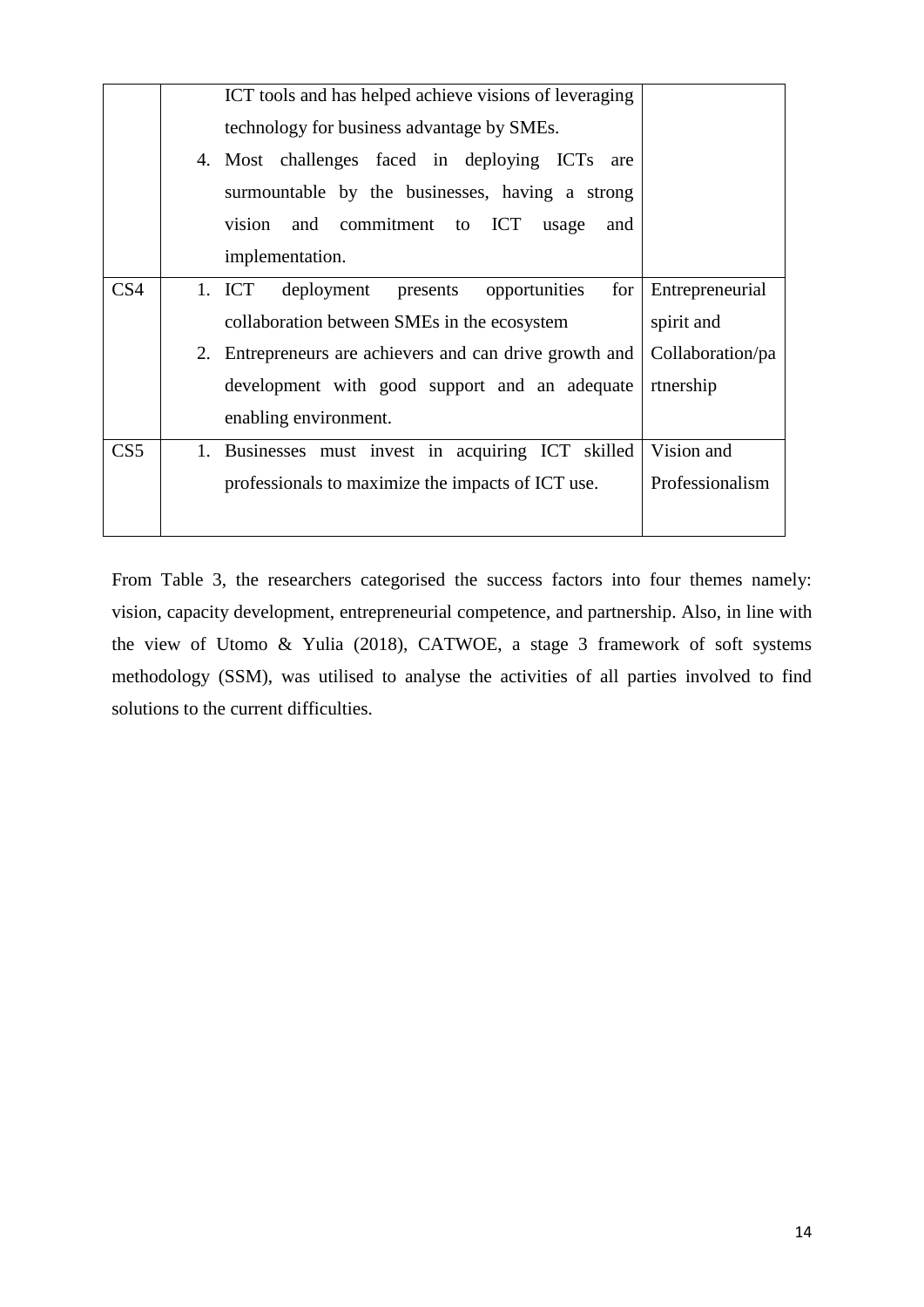**[Figure 1] CATWOE analysis for government policies; to improve the adoption of ICT by Nigerian SMEs construed by the authors**



#### **CONCLUSION**

This study investigated the success stories of ICT adoption by SMEs in Nigeria during the COVID-19 Pandemic using five SMEs as case studies. SME owners/managers were interviewed and their stories were narrated and examined for success factors. The study found out that despite the many challenges faced, SMEs were adopting ICTs, such as social media, e-Commerce, AI chat, mobile technology, telecommuting, etc. This study also discovered that the use of ICT by SMEs helped improve communications and increase efficiency and product, leading to added business value and customer satisfaction during the COVID-19 pandemic. Despite the success stories recorded, the study found out that some SMEs encountered several challenges during the pandemic, however; they were disposed to adopt ICT components which helped to enhance the growth of their businesses. The accounts show that despite the existing factors hindering SMEs from adopting ICT well, some overcame the hurdles and successfully deployed the ICTs. This shows that SMEs can be innovative and motivated to surmount present challenges and maximize their potential and benefits presented by the use of ICT (Irefin et al., 2012).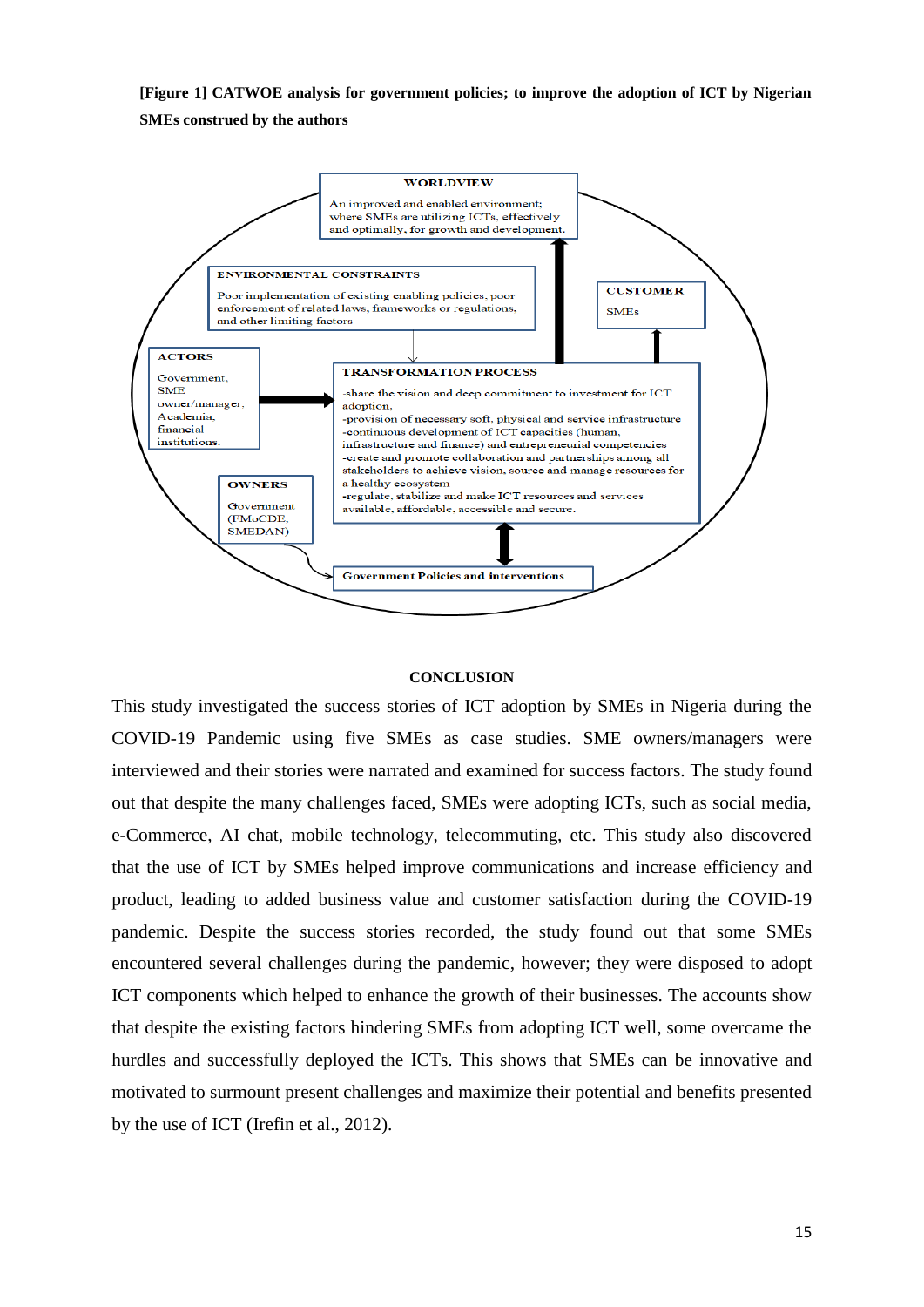Policy suggestions and recommendations themed on collaboration, infrastructure, capacity building, effective policy implementation and improvement of the enabling environment were presented. The study strengthens the empirical knowledge on the use of ICT among SMEs and further establishes the role of the government in promoting ICT adoption by SMEs in Nigeria.

Although this research used multiple case studies for successful storytelling, more stories need to be explored for the different SME categories. Thus future research should bother on expanding the geographical coverage because the number of SMEs leveraging ICT to boost their business performance is significant and increasing. Also, statistical procedures for data analysis provides more evidence, therefore, the study could be further strengthened by using a more statistical procedure.

### **Recommendations**

#### *Policy Suggestions*

As indicated by Irefin et al. (2012), most of the challenges faced are within the purview of government. Thus if eradicated, SMEs can be innovative and motivated to surmount present challenges and further maximise their potential and benefits presented by ICT use. Therefore, the following are policy recommendations that are drawn from the key findings of this research. Firstly, the government should:

- i. collaborate with SMEs through initiatives geared towards vision sharing, training, policy-making inclusion, experiential skills acquisition, and sponsorship;
- ii. commit deeply and invest in both human, institutional, and capital resources required for effective implementation of ICT policies to regulate, stabilise and make ICT resources and services available, affordable, accessible and secure for SMEs;
- iii. provide necessary infrastructures such as constant, renewable and affordable energy; provision and improvement of ICT infrastructures; security infrastructure; and the downward cost review of ICT related equipment and services;
- iv. continuously develop human ICT capacities and entrepreneurial competencies through extensive programmes like internship, formal and informal education, training, research and development support, to accelerate success in the adoption of ICT;
- v. design initiatives and collaborative mediums necessary to improve enabling environment, especially in terms of funding, like tax rebates, access to seed funding, special grants, and reduced interest loans for SMEs adopting ICT;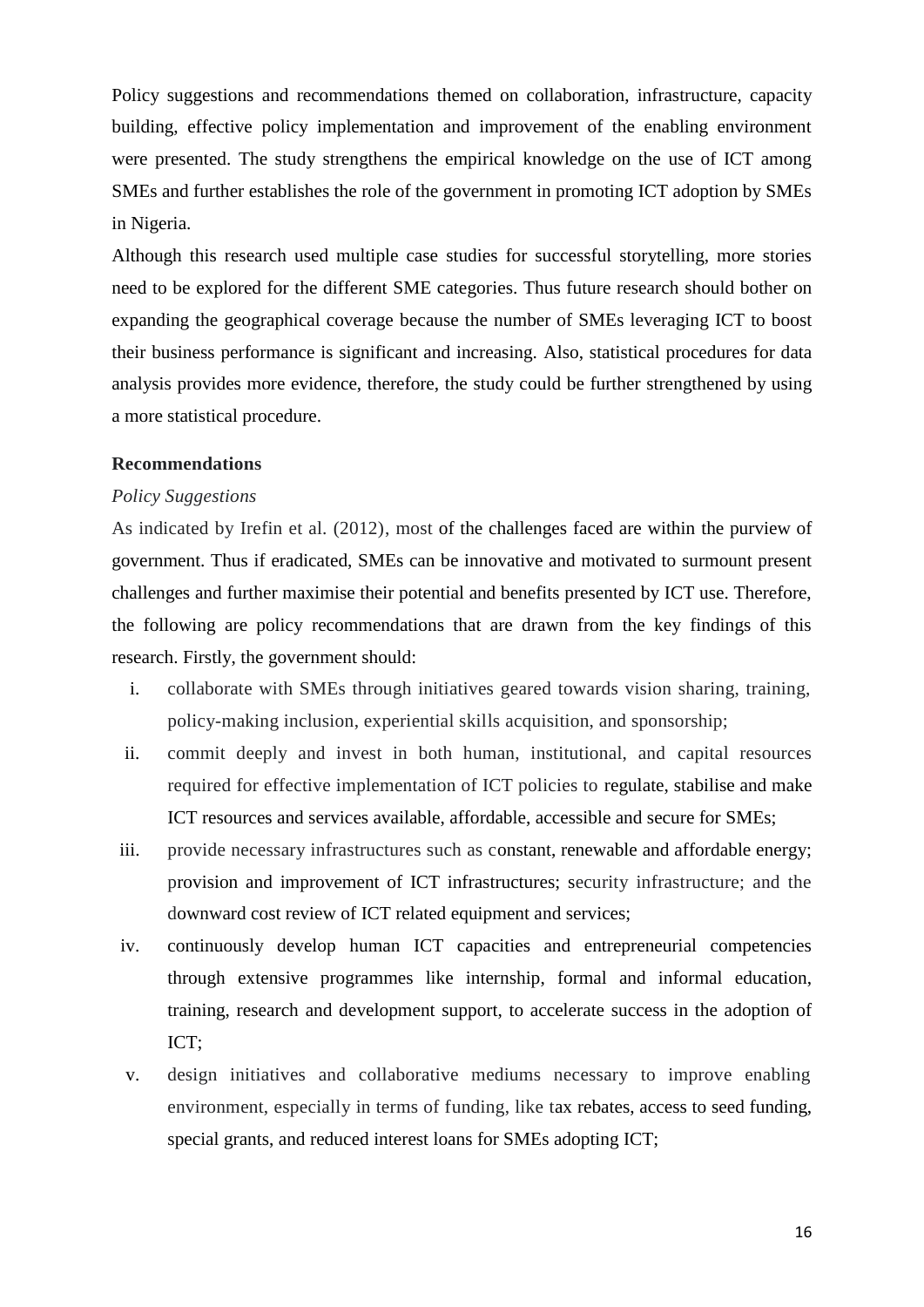- vi. Partner with SMEs to share the vision for ICT through programmes that provide awareness and training on ICT for businesses, financial support for SMEs using ICT, and localization of ICT resources;
- vii. It also needs to ensure affordable, reliable, secure and sustainable access to ICT infrastructure, power infrastructure, and ICT resources and services; and
- viii. Improve the enabling environment required for the effective adoption of ICT.

## *Recommendation for SMEs*

In addition to the policy suggestions given, the following are recommendations for SME owners/managers in Nigeria to aid in the effective usage of ICT. SME owners/managers should:

- i. Embrace an ICT strategy and be committed to the vision of leveraging ICT for business value deeply;
- ii. Commit to developing their capacity in terms of human, infrastructure and finance for the effective usage of ICT, continuously;
- iii. Strive to build entrepreneurial competencies as entrepreneurship and innovation are core competencies in today's changing business environment;
- iv. Leverage on Public-Private Partnership (PPP) to collaborate with government, other SMEs and stakeholders in the ecosystem to ensure enabling environment;
- v. Government should enact laws that will prioritize the operations and sustainability of SMEs as they are the lifeline of the economy;
- vi. Start-ups and firms that are yet to incorporate ICT into their daily operations can also take up the challenge to revolutionize their business and serve more clients through the use of ICT.

#### **REFERENCES**

- Adekilekun, M. ., Ahmed, A. A., & Egbewole, W. O. (2020). The Impacts of Coronavirus Disease (Covid-19) On Pre-Existing Contracts In Nigeria. *International Journal of Comparative Law and Legal Philosophy*, *2*(2), 22–28.
- Afolayan, A., Plant, E., White, G. R. T., Jones, P., & Beynon-Davies, P. (2015). Information Technology Usage in SMEs in a Developing Economy. *Strategic Change*, *24*(5), 483– 498. https://doi.org/10.1002/jsc.2023.
- Agwu, E.M. and Murray, P.J (2015) "Empirical Study of barriers to electronic commerce uptake by SMEs in developing economies" *International Journal of Innovation in the Digital Economy* Vol 6 No 2, pp 1-9, doi: 10.4018/ijide 2105040101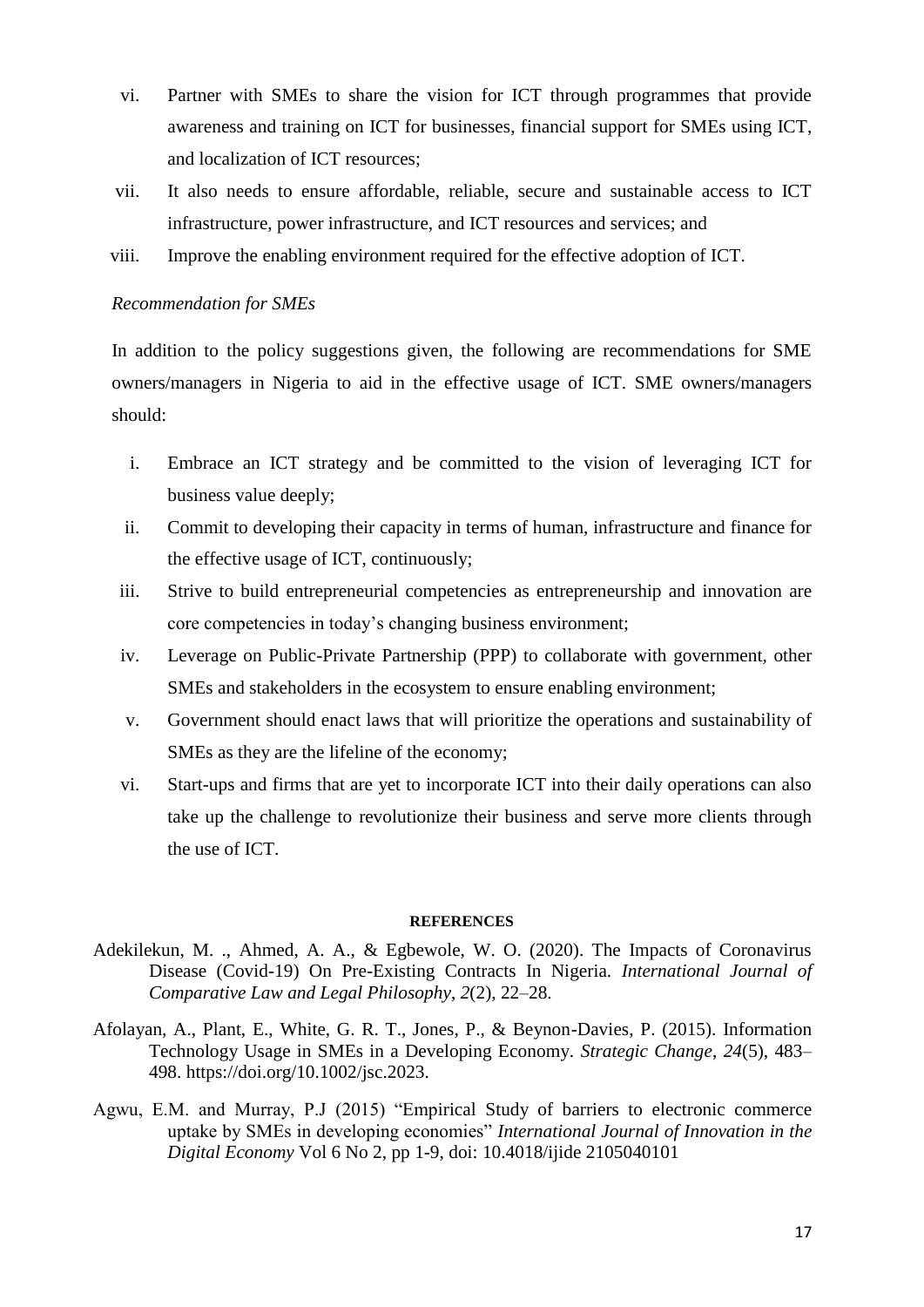Agusto & Co. (2015). *A Review of the Nigerian MSME Policy Environment*. 1–148.

- Ahani, A., & Nilashi, M. (2020). Coronavirus Outbreak and its Impacts on Global Economy : The Role of Social Network Sites. *JOurnal of Soft Computing and Decision Support Systems*, *7*(2), 19–22.
- Akinyemi, F. O., & Adejumo, O. O. (2018). Government policies and entrepreneurship phases in emerging economies: Nigeria and South Africa. *Journal of Global Entrepreneurship Research*, *8*(1). https://doi.org/10.1186/s40497-018-0131-5
- Aladejebi, O. (2020). *Managing Small Businesses in Nigeria during Covid-19 Crisis : Impact and Survival Strategies*. *22*(8), 24–34. https://doi.org/10.9790/487X-2208012434
- Ameji, E. N., Taiga, U. U., & Amade, M. A. (2020). Covid-19 Pandemic And Performance Of Small And Medium Scale Enterprises ( Smes ) In Lokoja , Kogi State , Nigeria. *Ilorin Journal of Economic Policy*, *7*(3), 41–50.
- Anthony, K. I. (2020). *Journal of African Studies and Sustainable Development . ISSN : 2630- 7065 Association for the Promotion of African Studies Journal of African Studies and Sustainable Development . ISSN : 2630-7065 ( Print ) 2630-7073 ( e ). Vol . 3 No . 2 . 2020 Associati*. *3*(2), 29–36. https://doi.org/10.13140/RG.2.2.18801.43362
- Apulu, I., & Latham, A. (2010). Benefits of information and communication technology in small and medium sized enterprises: a case study of a Nigerian SME. *Proceedings of the 15th Annual Conference on UK Academy for Information Systems*, *1*, 23–24. https://doi.org/10.5539/ijbm.v6n5p51
- Apulu, I., & Latham, A. (2011). Drivers for Information and Communication Technology Adoption: A Case Study of Nigerian Small and Medium Sized Enterprises. *International Journal of Business and Management*, *6*(5). https://doi.org/10.5539/ijbm.v6n5p51
- Apulu, I., Latham, A., & Moreton, R. (2011). Factors affecting the effective utilisation and adoption of sophisticated ICT solutions: Case studies of SMEs in Lagos, Nigeria. *Journal of Systems and Information Technology*, *13*(2), 125–143. https://doi.org/10.1108/13287261111135972
- Apulu, I., Latham, A., & Moreton, R. (2013). Issues of ICT adoption amongst SMEs in Nigeria. *International Journal of Management Practice*, *6*(1), 58. https://doi.org/10.1504/ijmp.2013.052317
- Apulu, I., & O. Ige, E. (2011). Are Nigeria SMEs Effectively Utilizing ICT? *International Journal of Business and Management*, *6*(6), 206–214. https://doi.org/10.5539/ijbm.v6n6p207.
- Budd, J., Miller, B. S., Manning, E. M., Lampos, V., Zhuang, M., Edelstein, M., Rees, G., Emery, V. C., Stevens, M. M., Keegan, N., Short, M. J., Pillay, D., Manley, E., Cox, I. J., Heymann, D., Johnson, A. M., & McKendry, R. A. (2020). Digital technologies in the public-health response to COVID-19*. Nature Medicine*, *26*(8), 1183–1192. https://doi.org/10.1038/s41591-020-1011-4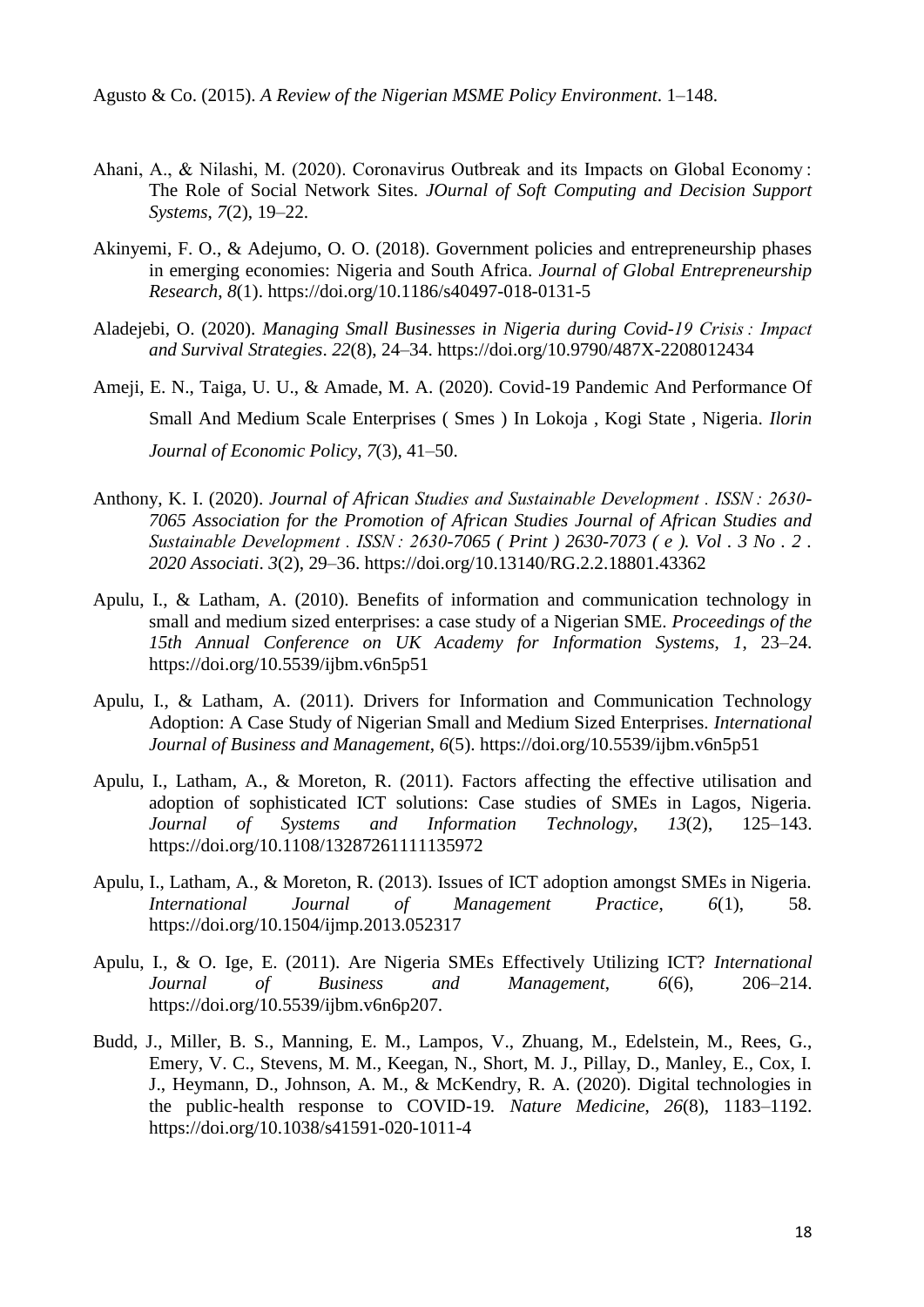- Chinedu, O. F., Dennis, M. O., & Chikwuemeka-onuzulike, N. (2020). *Impact of Covid-19 on the survival of Igbo owned businesses in Nigeria : the nexus*. *2*(2), 121–130.
- Chukwuorji, J. C., & Iorfa, S. K. (2020). Commentary on the coronavirus pandemic:
- Nigeria*. Psychological Trauma: Theory, Research, Practice, and Policy, 12(S1), S188– S190. [https://doi.org/10.1037/tra0000786](https://psycnet.apa.org/doi/10.1037/tra0000786)*
- Etikan, I. (2016). Comparison of Convenience Sampling and Purposive Sampling. *American Journal of Theoretical and Applied Statistics*, *5*(1), 1. https://doi.org/10.11648/j.ajtas.20160501.11
- FMCDE. (2020). *National Digital Economy Policy and Strategy ( 2020-2030 )*. 41.
- Gbadegeshin, S. A., Oyelere, S. S., Olaleye, S. A., Sanusi, I. T., Ukpabi, D. C., Olawumi, O., & Adegbite, A. (2019). Application of information and communication technology for internationalization of Nigerian small- and medium-sized enterprises. *Electronic Journal of Information Systems in Developing Countries*, *85*(1), 1–17. https://doi.org/10.1002/isd2.12059
- Giotopoulos, I., Kontolaimou, A., Korra, E., & Tsakanikas, A. (2017). What drives ICT adoption by SMEs? Evidence from a large-scale survey in Greece. *Journal of Business Research*, *81*(December), 60–69. https://doi.org/10.1016/j.jbusres.2017.08.007
- Gbandi, E.C and Amissah, G.(2014) "Financing options for small and medium enterprises (SMEs) in Nigeria" *European Scientific Journal*, Vol 10 No.1, pp. 327-340, available at [http://eujournal.org/index.php/esj.](http://eujournal.org/index.php/esj)( assessed 6 October 2021)
- Hakeem, B, Shelby G , Meredith S. *How COVID-19 ffected Lagos Traders: Findings from High- Frequency Phone Surveys*. Published March 2 2021
- Inegbedion, Henry (2021) Impact of COVID-19 on Economic Growth in Nigeria: Opinions and Attitudes. Retrieved from https://doi.org/10.1016/j-heliyon.2021.e06943
- Irefin, I. A., Abdul-Azeez, I. A., & Tijani, A. A. (2012). an Investigative Study of the Factors Affecting the Adoption of. *Austrialian Journal of Business and Management Research*, *2*(02), 1–9. https://doi.org/Doi 10.1038/Nchembio.1460
- John, G., Igwe, P. D., & Abiye, S. R. P. D. (2014). Ict entrepreneurship and small business innovation: a mechanism for sustainability. *European Journal of Business and Management*, *3*(6), 103–112.
- Kuyoro, S. O., Awodele, O., Alao, O. D., & Omotunde, A. A. (2013). ICT Solution to Small and Medium Scale Enterprises (SMEs) in Nigeria. *International Journal of Computer and Information Technology*, *02*(04), 785–789.
- Lavinghouze, R., Webb Price, A., & Smith, K. A. (2007). The Program Success Story: A Valuable Tool for Program Evaluation. *Health Promotion Practice*, *8*(4), 323–331. https://doi.org/10.1177/1524839907306408
- Morse, J.M. (2000). Determining sample size. *Qualitative Health Research, 10, 3–5*. doi: 10.1177/104973200129118183
- Njoku, D. O., Nwabueze, C. E., Chilaka, U. L., & Agbakwuru, A. O. (2020). *Global Utilization of ICT Services in the Fight against COVID-19: The Gains and Way Forward for the Nigerian Economy*. *21*(2), 176–187. https://ijpsat.ijsht-